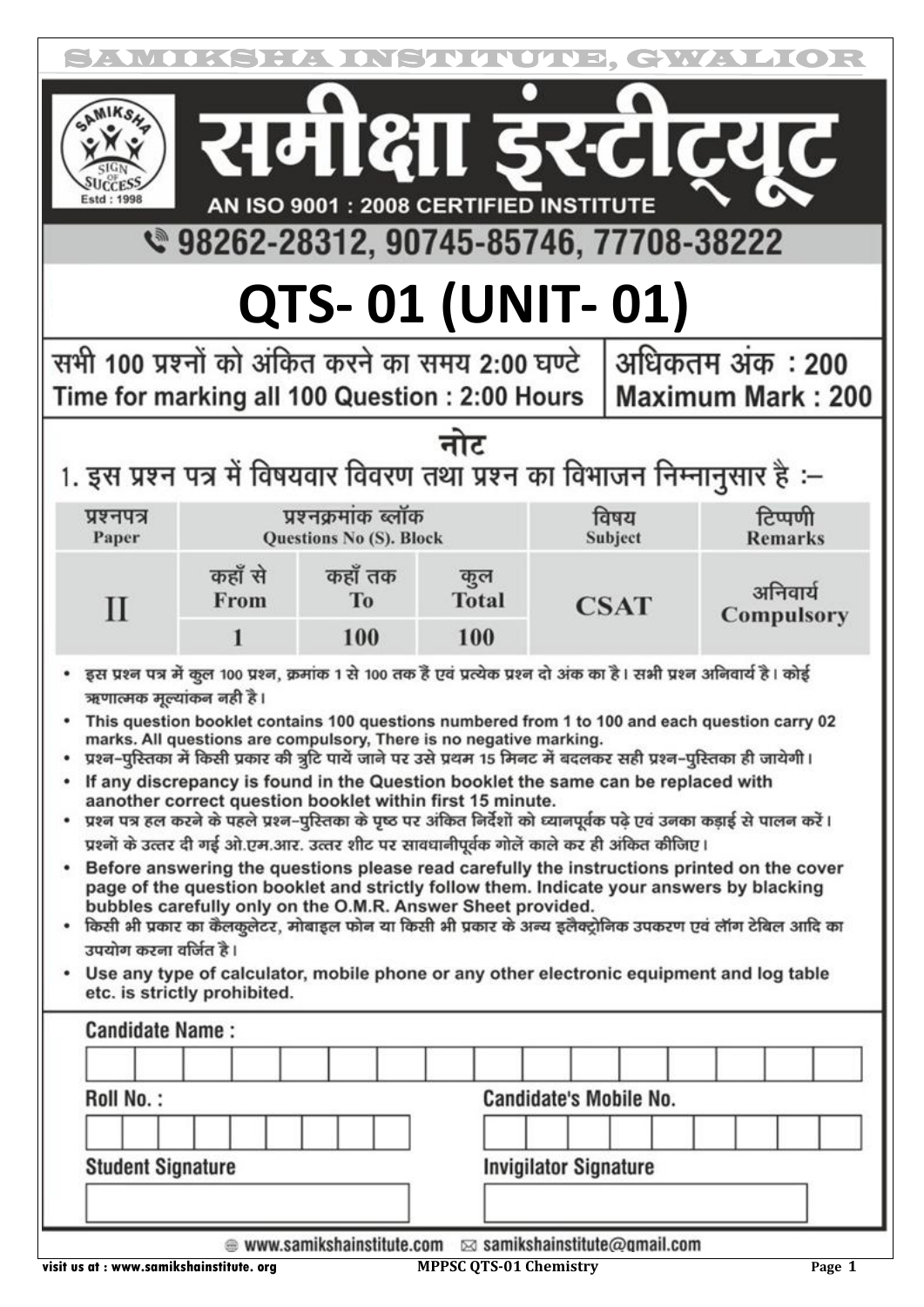|        | <u>EL DISTURITION ENVITOR</u>            |                                               |                                |                                                                 |                                         |  |
|--------|------------------------------------------|-----------------------------------------------|--------------------------------|-----------------------------------------------------------------|-----------------------------------------|--|
| UNIT-1 |                                          |                                               |                                | UNIT - 1                                                        |                                         |  |
| 1.     |                                          | शाहजहाँ की रानी मुमताज महल की मृत्यू म.प्र.   | 1.                             | In which district of Madhya Pradesh                             |                                         |  |
|        | के निम्नलिखित में से किस स्थान में हुई ? |                                               |                                | did shahjahans queen mumtaz mahal                               |                                         |  |
|        | (A)इटारसी                                | $(B)$ मह                                      |                                | died?                                                           |                                         |  |
|        | (C) पन्ना (D) बुरहानपुर                  |                                               |                                | $(A)$ Itarsi                                                    | $(B)$ Mhow                              |  |
| 2.     |                                          | राजा बनने से पूर्व अशोक, म.प्र. के किस जिले   |                                | (C) Panha (D) Burhanpur                                         |                                         |  |
|        | के राज्यपाल के थे?                       |                                               | 2.                             | Ashoka was the Governor of which                                |                                         |  |
|        |                                          |                                               |                                |                                                                 | district of m.p before become the king? |  |
|        | (A) शिवपुरी (B) विदिशा                   |                                               |                                | (A) Shivpuri (B) Vidisha                                        |                                         |  |
|        | (C) उज्जैन                  (D) अशोकनगर  |                                               | 3.                             | (C) Ujjain (D) Ashoknagar<br>Which ruler belong to the chandela |                                         |  |
| 3.     | शासक जो चंदेल राजवंश से संबंधित नहीं है- |                                               |                                | kingdom dynasty?                                                |                                         |  |
|        | $(A)$ वाक्यपति $(B)$ यशोवर्मन            |                                               |                                |                                                                 | (A) Vakyapati (B) Yashovarman           |  |
|        | $(C)$ विजयपाल $(D)$ देवपाल               |                                               |                                | (C) Vijapala (D) Devapala                                       |                                         |  |
| 4.     | "सीहोनिया" म.प्र. के जिले में स्थित है ? |                                               | 4.                             |                                                                 | In which district of Madhya pradesh is  |  |
|        | $(A)$ भिण्ड $(B)$ मुरैना                 |                                               |                                | sihoniyas located?                                              |                                         |  |
|        | (C) ग्वालियर (D) श्योपुर                 |                                               |                                | (A) Bhind (B) Morena                                            |                                         |  |
| 5.     |                                          | शहडोल में किस शासक के सिक्के पाये गये हो?     |                                | $(C)$ Gwalior $(D)$ Sheopur                                     |                                         |  |
|        |                                          |                                               | 5.                             | Which ruler's coins were found in                               |                                         |  |
|        | (A) कनिष्क (B) समुद्रगुप्त               |                                               |                                | shahdol?                                                        |                                         |  |
|        | (C) अशोक (D) अकबर                        |                                               |                                |                                                                 | (A) Kanishka (B) Samudra Gupta          |  |
| 6.     |                                          | मांडु के बाज बहादुर को किसने पराजित किया      |                                | $(C)$ Ashoka $(D)$ Akbar                                        |                                         |  |
|        | था ?                                     |                                               | 6.                             | Who defeat the Bas Bahadur of mandu                             |                                         |  |
|        | (A)बाबर की सेना (B) हुमायुं की सेना      |                                               |                                | $(A)$ Babur's Army                                              |                                         |  |
|        | (C) अकबर की सेना (D) जहांगीर की सेना     |                                               |                                | (B) Hamayu's Army                                               |                                         |  |
| 7.     | राजा भोज किस वंश से संबंधित थे ?         |                                               |                                | $(C)$ Akbar's Army                                              |                                         |  |
|        | $(A)$ सातवाहन $(B)$ पेशवा                |                                               | 7.                             | (D) Jahangir's Army<br>Raja Bhoj was related to which           |                                         |  |
|        | (C) परमार                                | $(D)$ शक                                      |                                | dynasty?                                                        |                                         |  |
|        |                                          | ''नौखण्डा महल'' किस राजा द्वारा निर्मित कराया |                                | (A) Satvahan                                                    | (B) Peshwa                              |  |
| 8.     |                                          |                                               |                                | $(C)$ Parmar                                                    | (D) Shaka                               |  |
|        | गया था ?                                 |                                               | 8.                             | Nokhanda mahal was builty by which                              |                                         |  |
|        | $(A)$ लोकपाल $(B)$ रामपाल                |                                               |                                | ruler?                                                          |                                         |  |
|        | $(C)$ कीर्तिपाल $(D)$ दिनेशपाल           |                                               |                                | $(A)$ Lokpal                                                    | (B) Rampal                              |  |
| 9.     |                                          | कौन सी महिला शासक म.प्र. से संबंधित नहीं      |                                | (C) Kirtipal                                                    | (D) Dineshpal                           |  |
|        | है?                                      |                                               | 9.                             | When was the capital of the state of                            |                                         |  |
|        | $(A)$ कमलापति $(B)$ अहिल्याबाई           |                                               |                                | Holkar shifted from maheswar to                                 |                                         |  |
|        | (C) दुर्गावती (D) गायत्री देवी           |                                               |                                | Indore?                                                         |                                         |  |
| 10.    |                                          | होल्कर राज्य की राजधानी महेश्वर से इंदौर कब   |                                | (A) Kamlapati (B) Ahilyabai                                     |                                         |  |
|        | स्थानांतरित की गई ?                      |                                               | (C) Durgavati (D) Gayatri Devi |                                                                 |                                         |  |
|        |                                          |                                               | 10.                            | When was the capital of the start of                            |                                         |  |
|        | $(A)$ 1796                               | $(B)$ 1818                                    |                                |                                                                 | Holkar shifted from Maheswar Indore?    |  |
|        | $(C)$ 1937                               | $(D)$ 1987                                    |                                | $(A)$ 1796                                                      | $(B)$ 1818                              |  |
|        |                                          |                                               |                                | $(C)$ 1937                                                      | $(D)$ 1987                              |  |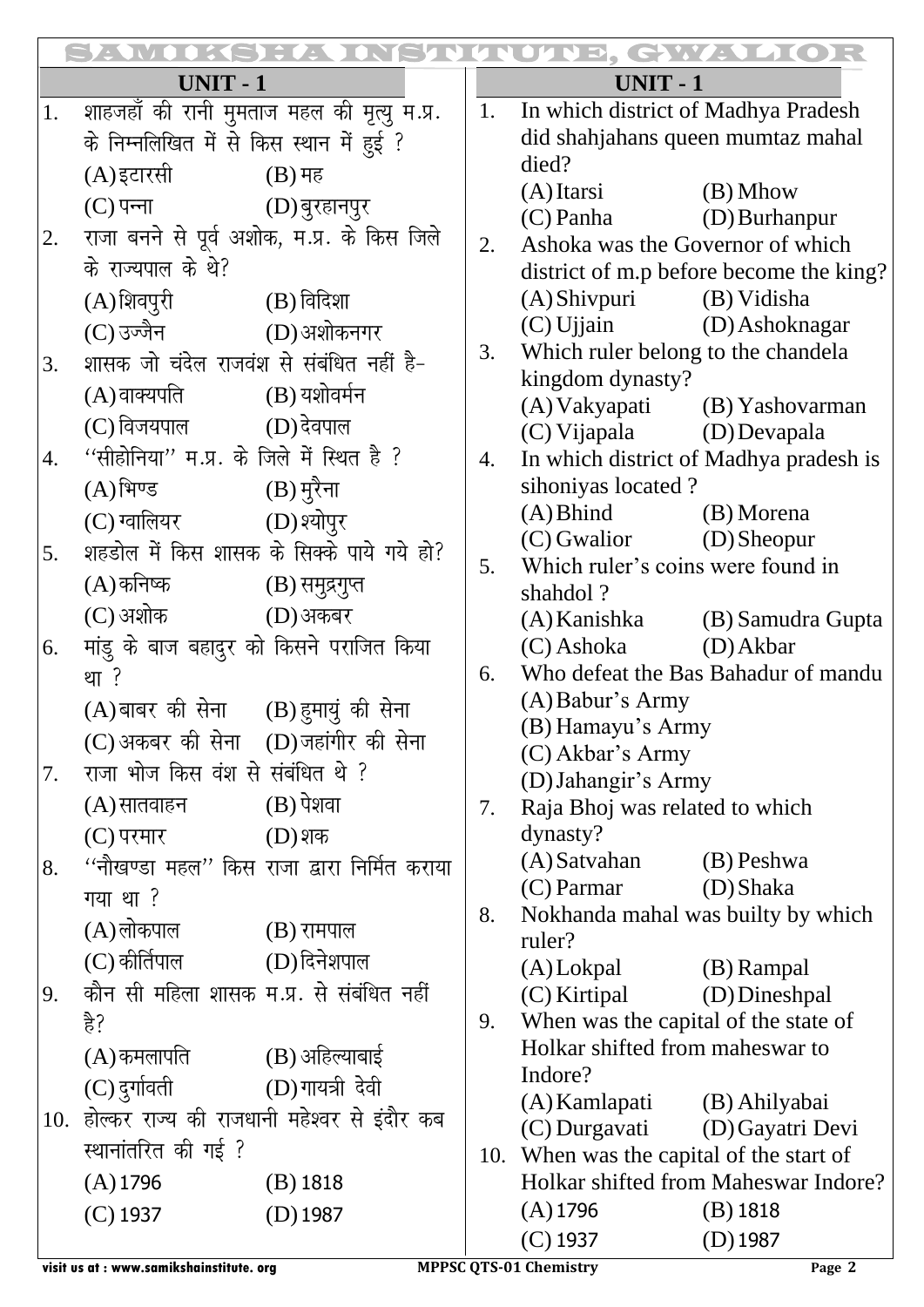|     |                                                   |            |                                                                | <b>INOINE, GWANDIOR</b>                                              |                                            |  |
|-----|---------------------------------------------------|------------|----------------------------------------------------------------|----------------------------------------------------------------------|--------------------------------------------|--|
|     | 11. 1857 की क्रांति में निमाड के ब्रिटिश मुख्यालय |            |                                                                |                                                                      | 11. Which revolutionary looted the british |  |
|     | को किस क्रांतिकारी ने लूटा ?                      |            |                                                                | headquter's of nimar in the revalt of                                |                                            |  |
|     | (A)टंट्र्या भील         (B) भीमा नायक             |            |                                                                | 1857?                                                                |                                            |  |
|     | $(C)$ सआदत खां $(D)$ कोई नहीं                     |            |                                                                | (A) Tantya Bhil (B) Bhimanayak<br>(C) Shadat khan (D) None           |                                            |  |
|     | 12. म.प्र. के होशंगाबाद में 1857 के विद्रोह का    |            |                                                                | 12. Who led the revolt of 1857 in                                    |                                            |  |
|     | नेतृत्व किसने किया ?                              |            |                                                                |                                                                      | Hoshangabad, Madhya Pradesh?               |  |
|     | (A)मर्दन सिंह (B) दिल्लन सिंह                     |            |                                                                | (A) Mardan Singh (B) Dhillan                                         |                                            |  |
|     | (C) दौलत खां (D)हिम्मत सिंह                       |            |                                                                |                                                                      | (C) Daulat Singh (D) Himmat Singh          |  |
|     | 13. शहीद चैन सिंह की छत्री कहाँ बनाई गई ?         |            |                                                                |                                                                      | 13. Where is the chhatri of shaheed chain  |  |
|     |                                                   |            |                                                                | singh built?                                                         |                                            |  |
|     | $(A)$ सीहोर $(B)$ बैरसिया                         |            |                                                                | $(A)$ Sehore $(B)$ Barasia                                           |                                            |  |
|     | $(C)$ नरसिंहगढ $(D)$ भोपाल                        |            |                                                                | (C) Narsingarh (D) Bhopal                                            |                                            |  |
| 14. | बांधांगढ किस वंश की राजधानी थी?                   |            |                                                                |                                                                      | 14. Badhavgarh was the Capital of which    |  |
|     | $(A)$ नाग वंश $(B)$ मधराज                         |            |                                                                | dynasty?                                                             |                                            |  |
|     | $(C)$ सातवाहन $(D)$ वाकाटक                        |            |                                                                | (A) Naag dynasty (B) Maghraj                                         |                                            |  |
|     | 15. होलियोडोरस म.प्र. के किस वंश के राजा के       |            |                                                                | (C) Satvahan (D) Vakataka<br>15. Holiodorus appeared in the court of |                                            |  |
|     | दरबार में उपस्थित हुआ ?                           |            |                                                                | which dynasty's king of m.p                                          |                                            |  |
|     | (A) शुंग वंश (B) हेदय वंश                         |            |                                                                |                                                                      | (A) Sungvansh (B) Heheya dynasty           |  |
|     | $(C)$ मौर्य वंश $(D)$ कोई नहीं                    |            |                                                                | (C) Maurya dynasty                                                   |                                            |  |
|     | 16. प्राचीन ग्रंथों अनुसार रेवा (नर्मदा) का विवाह |            |                                                                | $(D)$ None                                                           |                                            |  |
|     | हुआ था ?                                          |            |                                                                |                                                                      | 16. According to ancient text the marriage |  |
|     | $(A)$ मान्धाता $(B)$ महिष्मति                     |            |                                                                | of Rewa (Narmada) was                                                |                                            |  |
|     | (C) शुंग (D) पुरुकुत्स                            |            |                                                                | (A) Mandhata (B) Mahismati                                           |                                            |  |
|     | 17. कौन सही नही है ?                              |            |                                                                | $(C)$ Sung                                                           | (D) Purukutsa                              |  |
|     | (A)ओलिकर वंश - दशपुर                              |            |                                                                | 17. Which of the following                                           |                                            |  |
|     |                                                   |            | (A) Aulikar Dynasty – Daspur<br>(B) Kalchori Dynasty – Tripuri |                                                                      |                                            |  |
|     | (B) कलचुरि वंश - त्रिपुरी                         |            |                                                                | (C) Bundela                                                          | - Orchha                                   |  |
|     | – ओरछा<br>(C) बुंदेला                             |            |                                                                | (D) Parmar Dynasty – Indore                                          |                                            |  |
|     | (D)परमार वंश                                      | – इंदौर    | 18. Who among the following fought in                          |                                                                      |                                            |  |
|     | 18. निम्न मे से किसने 1857 की क्रांति में संघर्ष  |            | the revolt of 1857.                                            |                                                                      |                                            |  |
|     | किया?                                             |            |                                                                | (A) Chandrasekhar Azad                                               |                                            |  |
|     | (A)चंद्रशेखर आजाद   (B) रामप्रसाद बिस्मिल         |            |                                                                | (B) Ramprasad Bismil                                                 |                                            |  |
|     | (C) शहादत खाँ (D) माखनलाल चतुर्वेदी               |            |                                                                | (C) Shadat Khan                                                      |                                            |  |
|     | 19. कॉच का मंदिर कहाँ है ?                        |            | (D) Makhan lal chaturvedi                                      |                                                                      |                                            |  |
|     | (A)ओरछा (B) ग्वालियर                              |            | 19.                                                            | Kanch Temple is located in<br>$(A)$ Orchha                           | (B) Gwalior                                |  |
|     | (C) उज्जैन                  (D) इंदौर             |            |                                                                | $(C)$ Ujjain                                                         | $(D)$ Indore                               |  |
|     | 20. नीलकंट मंदिर व नीलकंट महल कहाँ स्थित है ?     |            | 20.                                                            | Where is Neelkanth temple and                                        |                                            |  |
|     | (A)पचमढ़ी                                         | $(B)$ माडू |                                                                | Neelkanth mahal is situated?                                         |                                            |  |
|     | (C) खजूराहो                                       | (D)ओरछा    |                                                                | (A) Pachmarhi                                                        | (B) Mandu                                  |  |
|     |                                                   |            |                                                                | (C) Khajuraho                                                        | $(D)$ Orchha                               |  |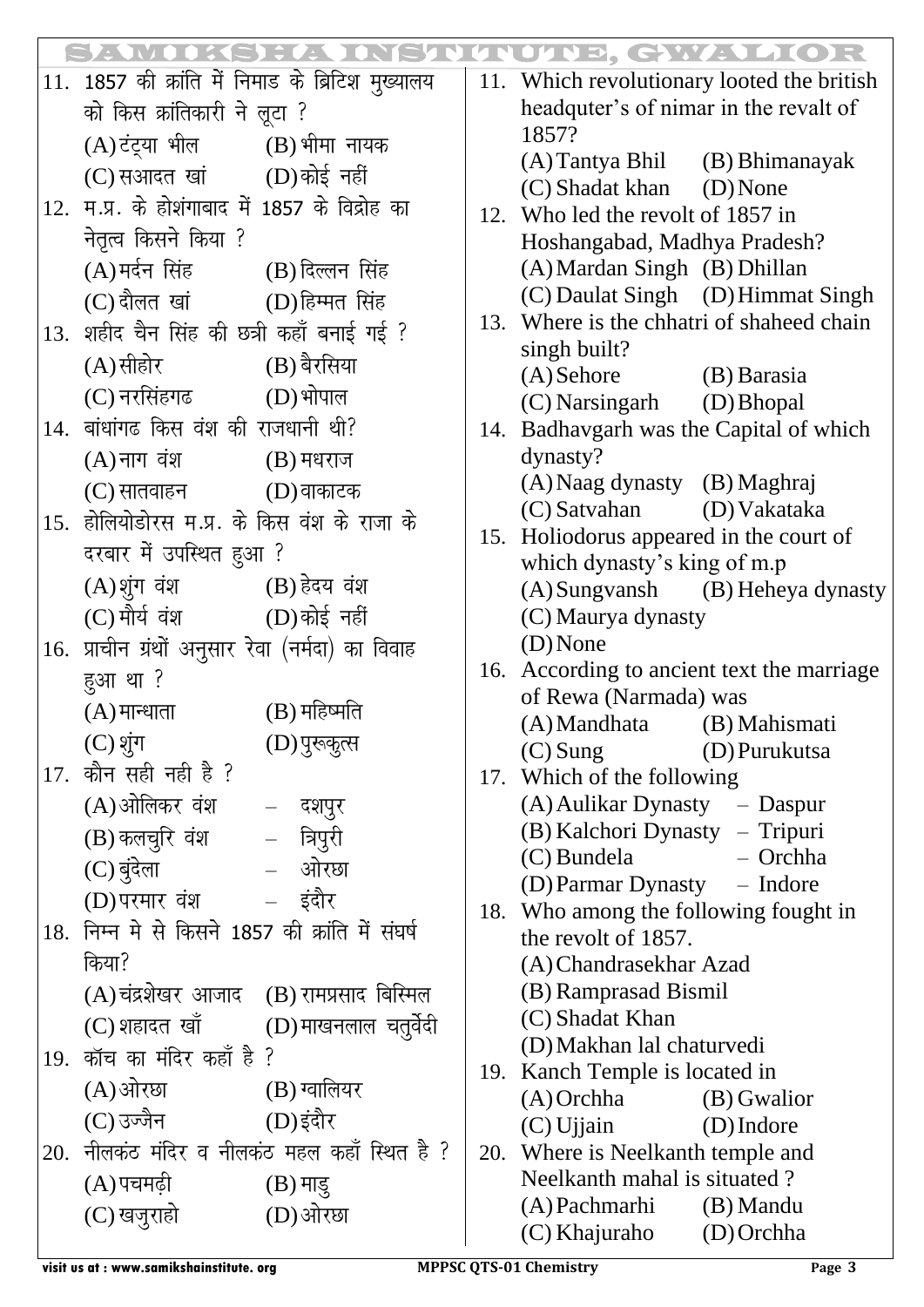|     |                                                               |                                                    |     | UINE, GWALLOR                                                        |                                        |
|-----|---------------------------------------------------------------|----------------------------------------------------|-----|----------------------------------------------------------------------|----------------------------------------|
|     | 21. सास- बहु मंदिर किस शहर में में है ?                       |                                                    |     | 21. In which city sas Bahu temple is                                 |                                        |
|     | (A)इंदौर                                                      | $(B)$ भोपाल                                        |     | situated?                                                            |                                        |
|     | (C) जबलपुर (D) ग्वालियर                                       |                                                    |     | $(A)$ Indore                                                         | (B) Bhopal                             |
| 22. | मंतगेश्वर मंदिर स्थित है-                                     |                                                    |     | (C) Jabalpur                                                         | (D) Gwalior                            |
|     | (A) खजुराहो                (B) सिवनी                          |                                                    | 22. | Matangeshwar Temple is situated in                                   |                                        |
|     | (C) चंदेरी                                                    | (D)अमरकंटक                                         |     | (A) Khajuraho                                                        | (B) Seoni                              |
|     | $\left 23.\right.$ म.प्र. में कौन-सा गुप्तकालीन मंदिर नही है? |                                                    |     | (C) Chanderi (D) Amarkantak                                          |                                        |
|     | (A) उदयगिरि गुफा क्रं 1                                       |                                                    | 23. | Which is not a gupta temple in M.P?<br>(A) Udaigiri cave-I(B) Sanchi |                                        |
|     | (B) सांची क्रमांक- 17                                         |                                                    |     | $(C)$ Tigwa                                                          | $(D)$ Gyarashpur                       |
|     | $(C)$ तिगवा                                                   |                                                    | 24. |                                                                      |                                        |
|     |                                                               |                                                    |     | Why is Bawangaja is famous in<br>Madhya pradesh                      |                                        |
|     | (D) ग्यारसपुर                                                 |                                                    |     | (A) For the idol of Adinath                                          |                                        |
|     | 24. म.प्र. में बावनगजा क्यों प्रसिद्ध है ?                    |                                                    |     | (B) For grand Temple                                                 |                                        |
|     | (A)आदिनाथ की मूर्ति के लिये<br>(B) भव्य मंदिरों के लिये       |                                                    |     | $(C)$ for 52 forts                                                   |                                        |
|     |                                                               |                                                    |     | (D) All the above                                                    |                                        |
|     | (C) बावन किलों के लिये                                        |                                                    | 25. | Choose the incorrect                                                 |                                        |
|     | (D) सभी                                                       |                                                    |     | (A) Bhaskar Temple – Balaji                                          |                                        |
|     | 25. असत्य चुने                                                |                                                    |     | (B) Bade Baba Temple - Kundalgiri                                    |                                        |
|     | (A) भास्कर मंदिर - बालाजी                                     |                                                    |     | (C) Bhaisadevi Temple – Betul                                        |                                        |
|     | (B) बड़े बाबा का मंदिर - कण्डलगिरि                            |                                                    |     | (D) Kanhargarh Fort - Shivpuri                                       |                                        |
|     | (C) भैसादेवी का मंदिर - बैतूल                                 |                                                    |     | 26. Pardhoni is a popular dance of which                             |                                        |
|     | (D)कन्हरगढ का दुर्ग - शिवपुरी                                 |                                                    |     | commonity                                                            |                                        |
|     |                                                               | 26. पदधौनी कौन से समुदाय का लोक प्रिय नृत्य है?    |     | $(A)$ Gond<br>(C) Sahria                                             | $(B)$ Bhil<br>(D) Baiga                |
|     | $(A)$ गोंड $(B)$ भील                                          |                                                    | 27. |                                                                      |                                        |
|     | (C) सहरिया                                                    | $(D)$ बैगा                                         |     | Bhrithari lok katha is recited in which<br>of the following areas?   |                                        |
|     |                                                               | 27. भ्रतहरि लोककथा का पाठ निम्न में से किस क्षेत्र |     | (A) Bundelkhand (B) Chitrakoot                                       |                                        |
|     | में होता है ?                                                 |                                                    |     | $(C)$ Nimar                                                          | (D) Malwa                              |
|     | (A) बुंदेलखंड (B) चित्रकूट                                    |                                                    |     | 28. Lehangi dance is the dance of which                              |                                        |
|     | $(C)$ निमाड़ $(D)$ मालवा                                      |                                                    |     | tribes?                                                              |                                        |
|     | 28. 'लहंगी नृत्य' किस जनजाति का नृत्य है ?                    |                                                    |     | $(A)$ Bhil                                                           | (B) Baiga                              |
|     | $(A)$ भील                                                     | $(B)$ बैगा                                         |     | $(C)$ Kol                                                            | (D) Saharia                            |
|     | $(C)$ कोल $(D)$ सहरिया                                        |                                                    | 29. |                                                                      | In which region of Madhya Pradesh is   |
| 29. | म.प्र. के किस क्षेत्र में ''हरदौल की मनौती''                  |                                                    |     |                                                                      | the log song called Hardaul ki manauti |
|     |                                                               |                                                    |     | associated?                                                          |                                        |
|     | नामक लोक गीत जुड़ा हुआ है ?                                   |                                                    |     | $(A)$ Malwa $(B)$ Ujjain                                             |                                        |
|     | $(A)$ मालवा $(B)$ उज्जैन                                      |                                                    |     | (C) Bundelkhand (D) Dindori                                          |                                        |
|     | (C) बुदेलखण्ड                                                 | (D)डिंडौरी                                         |     |                                                                      |                                        |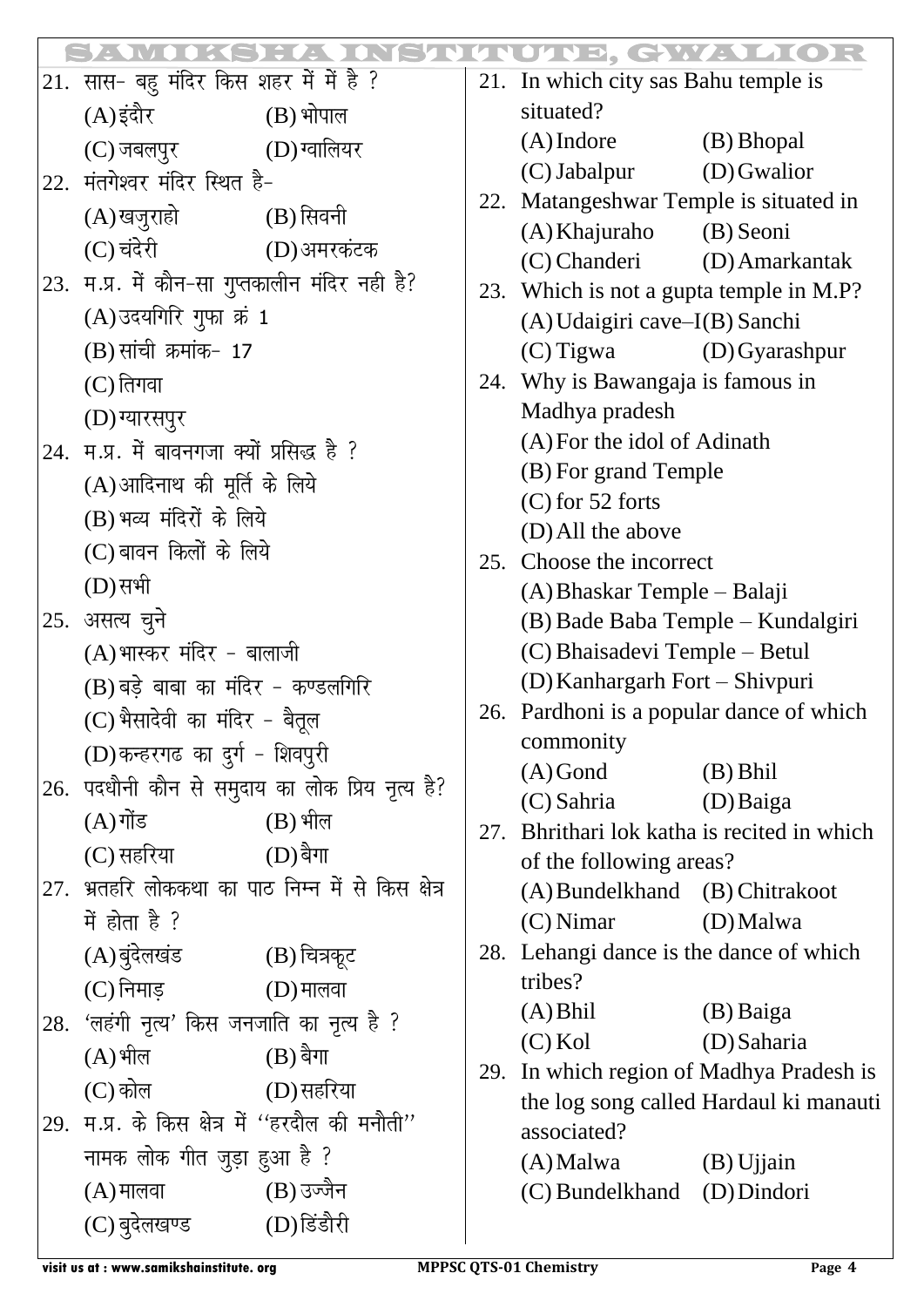|     |                                                                                                                                                                                                                                         |     | 103, GWADOR                                      |  |
|-----|-----------------------------------------------------------------------------------------------------------------------------------------------------------------------------------------------------------------------------------------|-----|--------------------------------------------------|--|
|     | 30. संज्ञा व मामूलिया किस क्षेत्र के पर्वत है ?                                                                                                                                                                                         | 30. | Sanja and Manuliya are the festiva of            |  |
|     | (A) बुदेलखंड - बघेलखंड                                                                                                                                                                                                                  |     | which region?                                    |  |
|     | $(B)$ मालवा - निमाड़<br>(C) मालवा - बुदेलखंड<br>(D) निमाड - बघेलखंड                                                                                                                                                                     |     | (A) Bundelkhand – Baghekhand                     |  |
|     |                                                                                                                                                                                                                                         |     | $(B)$ मालवा - Nimar                              |  |
|     |                                                                                                                                                                                                                                         |     | (C) Malwa - Bundelkhand                          |  |
| 31. | कौन-सा लोकनृत्य व राज्य असंगत है-                                                                                                                                                                                                       |     | (D) Nimar – Baghelkhand                          |  |
|     | (A) नौटंकी, कजरी, थाली - उ. प्र.                                                                                                                                                                                                        |     | 31. कौन-सा लोकनृत्य व राज्य असंगत है-            |  |
|     | (B) कर्मा, जाता, छाऊ - झारखण्ड                                                                                                                                                                                                          |     | (A) नौटंकी, कजरी, थाली - उ. प्र.                 |  |
|     | (C) गरवा, लास्मा, रासलीला - गुजरात                                                                                                                                                                                                      |     | (B) कर्मा, जाता, छाऊ - झारखण्ड                   |  |
|     | (D) सुवा, सरहुल, पंथी - म.प्र.                                                                                                                                                                                                          |     | (C) गरवा, लास्मा, रासलीला - गुजरात               |  |
| 32. | म.प्र. में जल महोत्सव कहाँ मनाया जा रहा हैं?                                                                                                                                                                                            |     | (D) सुवा, सरहुल, पंथी - म.प्र.                   |  |
|     | (A)इंदौर<br>(B) टनुर्वंतिया                                                                                                                                                                                                             |     | 32. म.प्र. में जल महोत्सव कहाँ मनाया जा रहा हैं? |  |
|     | (C) इंदौर<br>$(D)$ भोपाल                                                                                                                                                                                                                |     | (A) इंदौर<br>(B) टनुवंतिया                       |  |
|     | 33. कौन-सा सुमेलित नहीं है ?                                                                                                                                                                                                            |     | (C) इंदौर<br>$(D)$ भोपाल                         |  |
|     | (A)खजुराहो नृत्य समारोह 2017 - खजुराहो<br>(B) मालवा उत्सव 2018 - इंदौर<br>(C) तानसेन समारोह 2017 - ग्वालियर<br>(D)लोकरंग समारोह 2018 - जबलपुर<br>म.प्र. महिला वित्त एवं विकास निगम द्वारा<br>"ममत्व मेला" निम्न लिखित की बिक्री के लिये |     | 33. कौन-सा सुमेलित नहीं है ?                     |  |
|     |                                                                                                                                                                                                                                         |     | (A)खजुराहो नृत्य समारोह 2017 - खजुराहो           |  |
|     |                                                                                                                                                                                                                                         |     | (B) मालवा उत्सव 2018 - इंदौर                     |  |
|     |                                                                                                                                                                                                                                         |     | (C) तानसेन समारोह 2017 - ग्वालियर                |  |
| 34. |                                                                                                                                                                                                                                         |     | (D)लोकरंग समारोह 2018 - जबलपुर                   |  |
|     |                                                                                                                                                                                                                                         |     | म.प्र. महिला वित्त एवं विकास निगम द्वारा         |  |
|     | आयोजित किया जाता है                                                                                                                                                                                                                     |     | ''ममत्व मेला'' निम्न लिखित की बिक्री के लिये     |  |
|     |                                                                                                                                                                                                                                         |     | आयोजित किया जाता है                              |  |
|     | (A) स्वयं सहायता समूहों और ग्रामीण महिलाओं                                                                                                                                                                                              |     | (A)स्वयं सहायता समूहों और ग्रामीण महिलाओं        |  |
|     | के उत्पाद                                                                                                                                                                                                                               |     | के उत्पाद                                        |  |
|     | (B) ग्रामीण शिल्पकारों के उत्पाद                                                                                                                                                                                                        |     | (B) ग्रामीण शिल्पकारों के उत्पाद                 |  |
|     | (C) कृषि उत्पाद<br>(D)औद्योगिक उत्पाद                                                                                                                                                                                                   |     | (C) कृषि उत्पाद                                  |  |
|     |                                                                                                                                                                                                                                         |     | (D)औद्योगिक उत्पाद                               |  |
|     | 35. ''कुमार गंधर्व'' समारोह किस नगर में आयोजित                                                                                                                                                                                          |     | 35. "कुमार गंधर्व" समारोह किस नगर में आयोजित     |  |
|     | किया जाता है ?                                                                                                                                                                                                                          |     | किया जाता है ?                                   |  |
|     | (A) ग्वालियर<br>(B) इंदौर                                                                                                                                                                                                               |     | (A) ग्वालियर (B) इंदौर                           |  |
|     | $(C)$ देवास $(D)$ भोपाल                                                                                                                                                                                                                 |     | $(C)$ देवास $(D)$ भोपाल                          |  |
|     | 36. म.प्र. के निम्न जिलो मे कौन-सा गोतेमार मेले<br>के लिये प्रसिद्ध है ?                                                                                                                                                                |     | 36. म.प्र. के निम्न जिलो मे कौन-सा गोतेमार मेले  |  |
|     |                                                                                                                                                                                                                                         |     | के लिये प्रसिद्ध है ?                            |  |
|     | (A)अलीराजपुर<br>(B) बैतूल                                                                                                                                                                                                               |     | (A) अलीराजपुर<br>(B) बैतूल                       |  |
|     | (C) खरगौन<br>(D) छिंदवाड़ा                                                                                                                                                                                                              |     | (C) खरगौन                   (D) छिंदवाड़ा        |  |
|     | 37. म.प्र. उर्दु अकादमी का गठन कब किया गया ?                                                                                                                                                                                            |     | 37. म.प्र. उर्दु अकादमी का गठन कब किया गया ?     |  |
|     | $(A)$ 1976<br>$(B)$ 1977                                                                                                                                                                                                                |     | $(A)$ 1976<br>$(B)$ 1977                         |  |
|     | $(C)$ 1986<br>$(D)$ 1987                                                                                                                                                                                                                |     | $(C)$ 1986<br>$(D)$ 1987                         |  |
|     |                                                                                                                                                                                                                                         |     |                                                  |  |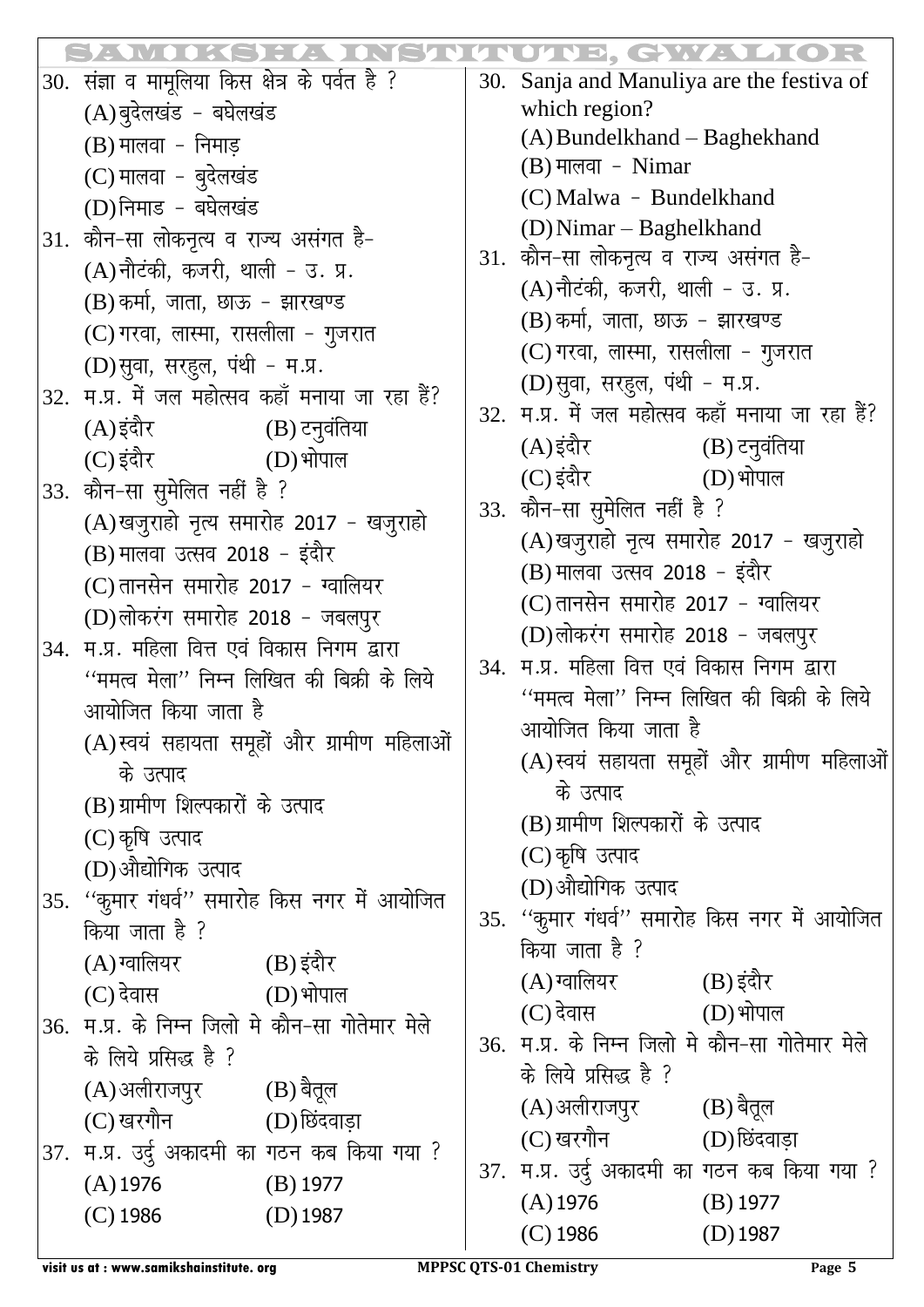|                                             |                                                                                                 |                                                     | <u>SEINUIUD, GWADOR</u>                                                           |                                                   |
|---------------------------------------------|-------------------------------------------------------------------------------------------------|-----------------------------------------------------|-----------------------------------------------------------------------------------|---------------------------------------------------|
|                                             | 38. गलत जोड़े को पहचाने                                                                         |                                                     | $(A)$ वेबात $(B)$ ओमा                                                             |                                                   |
|                                             | (A)लोकरंग महोत्सव - ज्यालियर                                                                    |                                                     | $(C)$ देवरी $(D)$ इनमें से कोई नहीं                                               |                                                   |
|                                             | (B) कालिदास समारोह - जज्जैन                                                                     |                                                     | 50. 'कंघी शिल्प' किसकी कृति से संबधित हैं?                                        |                                                   |
|                                             | (C) भगोरिया हाट - झाबुआ                                                                         |                                                     | $(A)$ भील $(B)$ बंजारा                                                            |                                                   |
|                                             | (D)खजुराहो महोत्सव - खजुराहो                                                                    |                                                     | $(C)$ कोरक़् $(D)$ बैगा                                                           |                                                   |
| भारत भवन की औपचारिक स्थापना किस वर्ष<br>39. |                                                                                                 |                                                     | 51. कौन-सी जनजाति 'लोहासुर' को अपना देवता मानती<br>है ।                           |                                                   |
|                                             | की गयी ?                                                                                        |                                                     | $(A)$ गोंड $(B)$ भील                                                              |                                                   |
|                                             | $(A)$ 1980 $(B)$ 1981                                                                           |                                                     | $(C)$ कोरकू $(D)$ अगरिया                                                          |                                                   |
|                                             | $(C)$ 1982 $(D)$ 1983                                                                           |                                                     | 52. निम्न में से कौन-सी जनजाति मध्यप्रदेश में पायाी जाती                          |                                                   |
|                                             | 40. अपने व्यंगसंग्रह ''विकलांक श्रद्धा का दौर के                                                |                                                     | है?                                                                               |                                                   |
|                                             | लिये किसने साहित्य अकादमी पुरस्कार जीता।                                                        |                                                     | (A) मुण्डा, उरांव, हों (B) बैगा, गोंड, संथाल                                      |                                                   |
|                                             | (A)शरद जोशी (B) हरीशंकर परसाई                                                                   |                                                     | (C) भारिया, भील, हो (D) उरांव, माडिया, हो                                         |                                                   |
|                                             |                                                                                                 | (C) ज्ञान चतुर्वेदी (D) नंद दुलारे वाजपैयी          | 53. फेफरिया किस क्षेत्र का लोकनृत्य है।                                           |                                                   |
|                                             | $ 41$ . खज़ूराहो को UNESCO द्वारा विश्व धरोहर में कब                                            |                                                     | $(A)$ निमाड़ $(B)$ मालवा                                                          |                                                   |
|                                             | शमिल किया गया?                                                                                  |                                                     | $(C)$ बुदेंलखण्ड $(D)$ बघेलखण्ड                                                   |                                                   |
|                                             | $(A)$ 1985 $(B)$ 1986                                                                           |                                                     |                                                                                   | 54. किस जनजाति में पड़ियार और भूमका को अति सम्मान |
|                                             | $(C)$ 1983 $(D)$ 1887                                                                           |                                                     | प्राप्त हैं?                                                                      |                                                   |
|                                             | 42. इनमें से कौन-सी मध्यप्रदेश की बोली नहीं हैं?                                                |                                                     | $(A)$ बैगा $(B)$ कोरकू                                                            |                                                   |
|                                             | (A) भोजपुरी (B) बृजभाषा                                                                         |                                                     | $(C)$ भील $(D)$ गोंड                                                              |                                                   |
|                                             | $(C)$ मालवी $(D)$ निमाड़ी                                                                       |                                                     | 55. आदिवासी एवं हरिजन कल्याण विभाग की स्थापना कब                                  |                                                   |
|                                             | 43. 'राग-रत्न' किसकी रचना हैं?                                                                  |                                                     | हुई?                                                                              |                                                   |
|                                             | $(A)$ कुमार गंधर्व $(B)$ शंकर पंडित                                                             |                                                     | $(A)$ 1962 $(B)$ 1965                                                             |                                                   |
|                                             | $(C)$ पं.कीर्तिराम $(D)$ निमाड़ी                                                                |                                                     | $(D)$ 1975 $(D)$ 1971                                                             |                                                   |
|                                             | $\vert$ 44. ग्वालियर संगीत घराने का उत्थान कौन-से शासन काल                                      |                                                     | 56. मध्यप्रदेश के पूर्वी क्षेत्र मे रहनले वाली मुख्य जनजाति                       |                                                   |
|                                             | में हुआ?                                                                                        |                                                     | कौन- है।                                                                          |                                                   |
|                                             | (A) चंद्रगुप्त मौर्य (B) राजा भोज                                                               |                                                     | $(A)$ भील $(B)$ बैगा                                                              |                                                   |
|                                             | $(C)$ अशोक $(D)$ अकबर                                                                           |                                                     | $(C)$ कोरकू $(D)$ बंजारा                                                          |                                                   |
|                                             | $\vert 45$ . कौन-सा कथन असत्य है?                                                               |                                                     | 57. निम्न मे से कौन-सा ताम्र पाषाणिक रजत नहीं है।                                 |                                                   |
|                                             | (A) कालिदास हिन्दी के प्रसिद्ध कवि थे।                                                          |                                                     | $(A)$ कायथा $(B)$ नवदाटोली                                                        |                                                   |
|                                             | (B) 'पूष्प की अभिलाषा' माखनलाल की है।<br>(C) 'गुलाबी उर्दू' शैली के प्रवर्तक मुल्ला रामोजी हैं। |                                                     | $(C)$ एरण $(D)$ जोखे                                                              |                                                   |
|                                             |                                                                                                 |                                                     | 58. किसने पंचमढ़ी पहाड़ियों की खोज की?                                            |                                                   |
|                                             | (D) शरद जोशी की शैली व्यंगात्मक है।                                                             |                                                     | $(A)$ जेम्स फारसिड़ $(B)$ मल्हार राव होल्कर                                       |                                                   |
|                                             | $\left 46\right\rangle$ 'चक्रधर फेलोशिप' किसके लिये दी जाती है।                                 |                                                     | $(C)$ दौलतराव सिंधी $(D)$ विलियम स्लीमैन                                          |                                                   |
|                                             | $(A)$ लोककला $(B)$ शास्त्रीय संगीत                                                              |                                                     | 59. कौन-सी जगह धातु शिल्प विशेषकर रथ पीतल के घोड़े<br>पहियों के लिये प्रसिद्ध है? |                                                   |
|                                             | $(C)$ शास्त्रीय नृत्य $(D)$ साहित्यिक आलोच                                                      |                                                     |                                                                                   |                                                   |
|                                             | $\vert$ 47. 'छत्रसाल दशक' किसकी रचना हैं?                                                       |                                                     | $(A)$ टीकमगढ़ $(B)$ सिवनी<br>$(C)$ अलीराजपुर $(D)$ बालाघाट                        |                                                   |
|                                             | $(A)$ पद्मावत $(B)$ भूषण                                                                        |                                                     | 60. किस किले को बादल महल के नाम से जाना जाता हैं?                                 |                                                   |
|                                             | (C) भवानी प्रसाद मिश्र (D) कोई नहीं                                                             |                                                     | $(A)$ राहतगढ़ किला $(B)$ मनोदा किला                                               |                                                   |
|                                             |                                                                                                 | 48. कौन-सी जनजाति अपने को द्रविण की वंशज मानती हैं? | (C) रहेली किला (D) कर्रापुर किला                                                  |                                                   |
|                                             | $(A)$ भारिया $(B)$ गोंड                                                                         |                                                     | 61. ग्वालियर में कौन-सा पर्यटन हैं?                                               |                                                   |
|                                             | $(C)$ भील $(D)$ बैगा                                                                            |                                                     | $(A)$ जयविलास पैलेस                                                               |                                                   |
|                                             | $\left  49.$ गोंड जनजाति के पुजारी किसे कहा जाता हैं?                                           |                                                     |                                                                                   |                                                   |